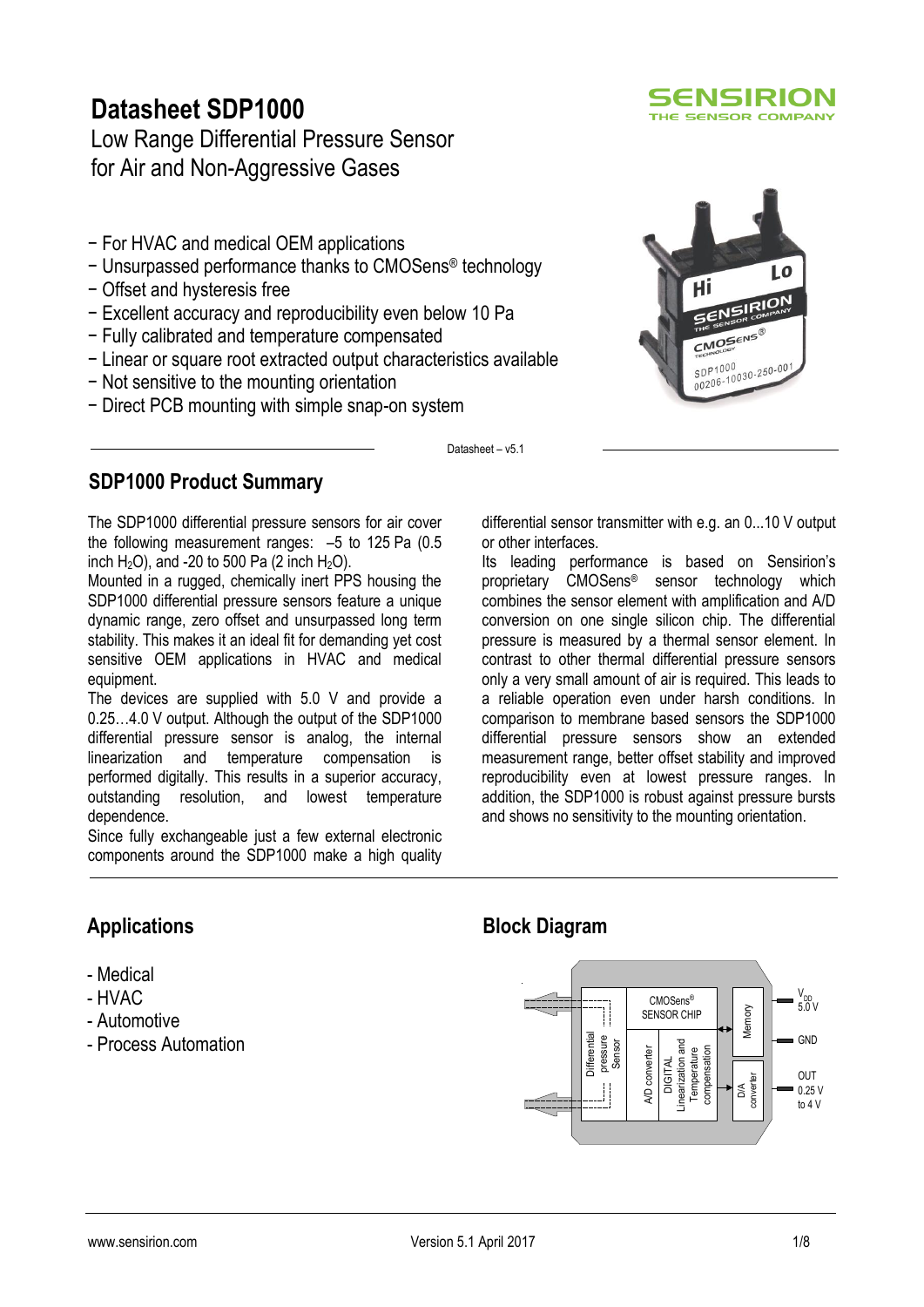# **1 Specifications**

| Parameter                                                 |         | SDP1000-L025                               |                |         | SDP1000-L05 |                |         | <b>SDP1000-L</b> | Unit           |                    |
|-----------------------------------------------------------|---------|--------------------------------------------|----------------|---------|-------------|----------------|---------|------------------|----------------|--------------------|
|                                                           | Min     | <b>Typ</b>                                 | <b>Max</b>     | Min     | Typ         | Max            | Min     | <b>Typ</b>       | <b>Max</b>     |                    |
|                                                           | $-62$   |                                            | 62             | $-5$    |             | 125            | $-20$   |                  | 500            | Pa                 |
| Measurement range                                         | $-0.25$ |                                            | 0.25           | $-0.02$ |             | 0.5            | $-0.08$ |                  | $\overline{2}$ | Inch water         |
| Power supply<br>(see Tab 4)                               | 4.75    | 5.00                                       | 5.25           | 4.75    | 5.00        | 5.25           | 4.75    | 5.00             | 5.25           | $\vee$             |
| Full scale output<br>$(100 \text{ k}\Omega \text{ load})$ |         | Typ. 4.00V at +62Pa<br>Typ. 0.20V at -62Pa |                |         | 4.00        |                |         | 4.00             |                | $\vee$             |
| Zero Pressure Output                                      |         | 2.10                                       |                |         | 0.250       |                |         | 0.250            |                | $\vee$             |
| Accuracy                                                  |         | 0.5                                        | 0.6            |         | 0.2         | 0.3            |         | 0.1              | 0.2            | % FS (1)(2)        |
| (also see Figure 1)                                       |         | 1.5                                        | $\overline{2}$ |         | 1.5         | $\overline{2}$ |         | 1                | 1.5            | % m.v. (1)         |
| Repeatability                                             |         | 0.3                                        | 0.5            |         | 0.3         | 0.5            |         | 0.3              | 0.5            | % m.v. (1)         |
| Offset stability                                          |         | 0                                          | 0.1            |         | 0           | 0.1            |         | $\Omega$         | 0.1            | Pa / year          |
| Additional error                                          |         | 0.003                                      | 0.006          |         | 0.003       | 0.006          |         | $\Omega$         | $\Omega$       | % FS/°C (2)        |
| over temperature<br>$(T \neq 23^{\circ}C)$                |         | 0.03                                       | 0.05           |         | 0.03        | 0.05           |         | 0.03             | 0.05           | $% m.v.^{\circ}$ C |
| Resolution < $30\%$ FS <sup>(1)</sup>                     |         |                                            |                |         |             |                | 0.05    | 0.1              | 0.2            | Pa                 |
| Resolution 3070% FS(1)                                    | 0.05    | 0.1                                        | 0.2            | 0.05    | 0.1         | 0.2            | 0.2     | 0.5              | 1.5            | Pa                 |
| Resolution > 70% FS(1)                                    |         |                                            |                |         |             |                | 1.5     | 2.2              | 3              | Pa                 |

 $(1)$  FS = full scale or span, m.v. = measured value, i.e. reading, whichever value is bigger

 $(2)$  FS = full scale or span, i.e. for the SDP1000-L it is 500 Pa (2 "H2O), for the SDP1000-L025 it is 62 Pa (0.25 "H2O)







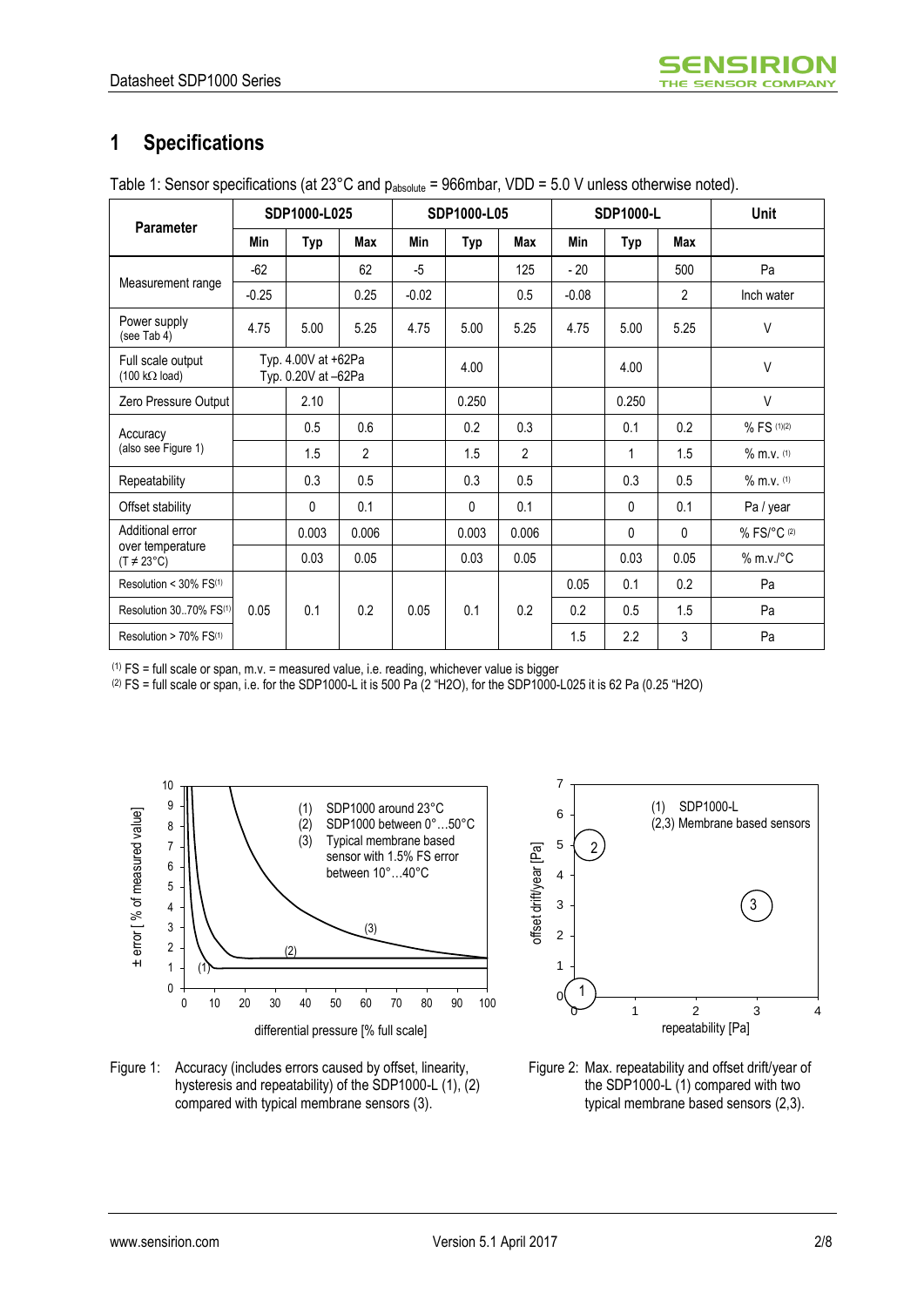| Media                                                       | Air, $N_2$ – for other gases contact Sensirion AG.                                                                                                         |
|-------------------------------------------------------------|------------------------------------------------------------------------------------------------------------------------------------------------------------|
| <b>Operating Conditions:</b><br>- Temperature<br>- Humidity | -10 °C  +60 °C / 14 °F  140 °F<br>non-condensing                                                                                                           |
| Ambient storage conditions <sup>1</sup>                     | -40 °C  +80 °C / -40°F  176 °F                                                                                                                             |
| Orientation sensitivity                                     | below resolution                                                                                                                                           |
| Response time                                               | 40 ms                                                                                                                                                      |
| Admissible overpressure (short term)                        | 1 bar (14.5 PSI)                                                                                                                                           |
| <b>Burst Pressure Capability</b>                            | 2 bar (29 PSI)                                                                                                                                             |
| Weight                                                      | 14 g                                                                                                                                                       |
| <b>Protection Class</b>                                     | <b>IP 20</b>                                                                                                                                               |
| Wetted materials                                            | Glass (silicon nitride, silicon oxide), Silicon, PPS (Polyphenylene Sulfide),<br>PEEK (Polyetheretherketone), FR4, Silicone as static sealing, Epoxy, Gold |
| Gas flow through sensor                                     | see Figure 6.                                                                                                                                              |
| <b>REACH and RoHS</b>                                       | REACH and RoHS compliant                                                                                                                                   |

| Table 2: Additional sensor specifications. |  |
|--------------------------------------------|--|
|--------------------------------------------|--|

**(1)** For maximum 2 weeks

### **1.1 Temperature Compensation**

The SDP1000 differential pressure sensors feature a sophisticated built-in temperature compensation circuit. The temperature is measured on the CMOSens chip by means of a PTAT bandgap reference temperature sensor. Its data is fed into a compensation circuit which is also integrated on the CMOSens® sensor chip. No external temperature compensation is therefore required.

### **1.2 Altitude Correction**

The SDP1000 differential pressure sensors achieve their unsurpassed performance by using a dynamic measurement principle, i.e. an applied differential pressure forces a small air flow through the sensor. This results in a dependence of the indicated differential pressure on the ambient air density. While the temperature effect is compensated (see Paragraph 1.1) the altitude above sea level has an influence on the SDP1000 output. If desired, this effect can be compensated by a correction factor according to the following equation:

#### Dp<sub>eff</sub> = Dp<sub>sensor</sub> \* P<sub>cal</sub> / P<sub>amb</sub>

where  $Dp_{\text{eff}}$  is the effective differential pressure, Dp<sub>sensor</sub> the differential pressure indicated by the SDP1000, P<sub>cal</sub> the absolute pressure during calibration (966 mbar) and Pamb the actual ambient absolute pressure.

This leads to the following correction factors:

Table 3: Altitude correction factors.

| Altitude | Ambient<br>Pressure        | <b>Correction Factor</b> |
|----------|----------------------------|--------------------------|
| [meter]  | (P <sub>amb</sub> ) [mbar] | $P_{cal}$ / $P_{amb}$    |
|          | 1013                       | 0.95                     |
| 250      | 984                        | 0.98                     |
| 425      | 966                        | 1.00                     |
| 500      | 958                        | 1.01                     |
| 750      | 925                        | 1.04                     |
| 1500     | 842                        | 1.15                     |
| 2250     | 766                        | 1.26                     |
| 3000     | 697                        | 1.38                     |

Example:

The SDP1000 is used at 750 m above sea level. The output of the SDP1000 shows 0.5 V, which corresponds to  $Dp_{\text{sensor}} = 33.3$  Pa. Taking into account the correction factor  $P_{cal}$  /  $P_{amb}$  = 1.04 the effective differential pressure  $Dp_{eff}$  is 33.3 Pa  $*$  1.04 = 34.6 Pa.

#### Note:

In many HVAC applications such as filter monitoring, fan/ventilator control or air flow measurement the described effect is actually welcome since at the end the mass flow and not volume flow is the effective value to control.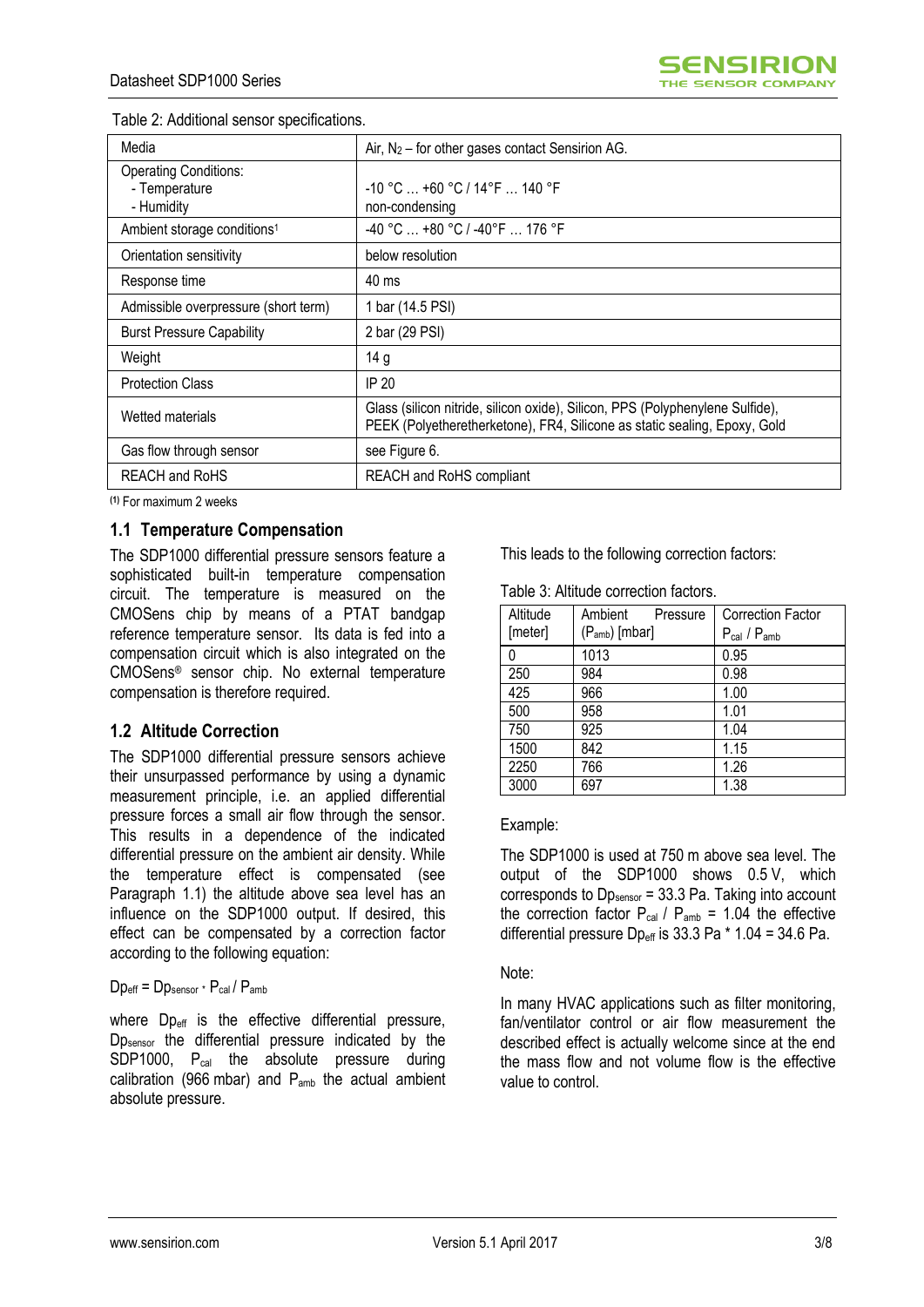

# **2 Electrical Specifications**

### **2.1 Power Supply**

The SDP1000 differential pressure sensors require a stable voltage supply of 5 V. Influence of the supply voltage variation on the offset and the sensitivity are given in Table 5.

### **2.2 Voltage Output**

The SDP1000 features a voltage output from 0.25 V to 4.0 V (Figure 2). An output voltage below 0.25 V indicates a negative differential pressure. This range is not calibrated however. Exempt from this statement is the SDP1000-L025, which features a fully bidirectional calibration with 0.2 to 4.0 V output.

The resistive load at the output pin should be larger than 20 kOhm. The capacitive load at the output pin must not be larger than 200 pF. If the design shows a larger capacity at the output pin an additional resistor is required in series at the output (e.g. 620 Ohm).

### **Linear output**

Formula:  $P =$  Ifactor  $*$  (voltage<sup>(1)</sup> – 0.250)/3.750

| Ifactor $=$ | SDP1000-L05 | SDP1000-L |
|-------------|-------------|-----------|
| Pascal      | 125         | 500       |
| Inch water  | J.5         |           |

 $(1)$  voltage: measured output voltage in Volt.

#### **For bi-directional SDP1000-L025**

Formula: P=lfactor \* (voltage – 2.10)/1.90 lfactor = 62 Pa or 0.25 Inch water

#### Table 4: SDP1000 electrical characteristics.

| <b>Parameter</b>                     | <b>Conditions</b>       | Min. | Typ. | Max.     | <b>Units</b> |
|--------------------------------------|-------------------------|------|------|----------|--------------|
| Power Supply Voltage V <sub>DD</sub> |                         | 4.75 | 5.0  | 5.25     | VDC          |
| <b>Operating Current</b>             | 5 V, no load, zero flow |      | 4.3  | 5.2      | mA           |
| Output capacitive load Cload         |                         |      | 20   | 200      | рF           |
| Recommended load Rload               | To GND                  | 20   | 100  | $\infty$ | kΩ           |

Table 5: Typical power supply dependence of the offset and the sensitivity.

| . .<br>.<br><b>Parameter</b> | <b>Device</b> | 4.75 V | 5.0V | 5.25 V | <b>Units</b> |  |
|------------------------------|---------------|--------|------|--------|--------------|--|
|                              | SDP1000-L025  | $-3.5$ |      | $+3.5$ |              |  |
| Offset                       | SDP1000-L05   | $-0.4$ |      | $+0.4$ | Pa           |  |
|                              | SDP1000-L     | $-1.6$ |      | $+1.6$ |              |  |
|                              | SDP1000-L025  | 29.0   | 30.6 | 32.2   |              |  |
| Sensitivity                  | SDP1000-L05   | 28     | 30   | 32     | mV/Pa        |  |
|                              | SDP1000-L     | 7.1    | 7.5  | 7.9    |              |  |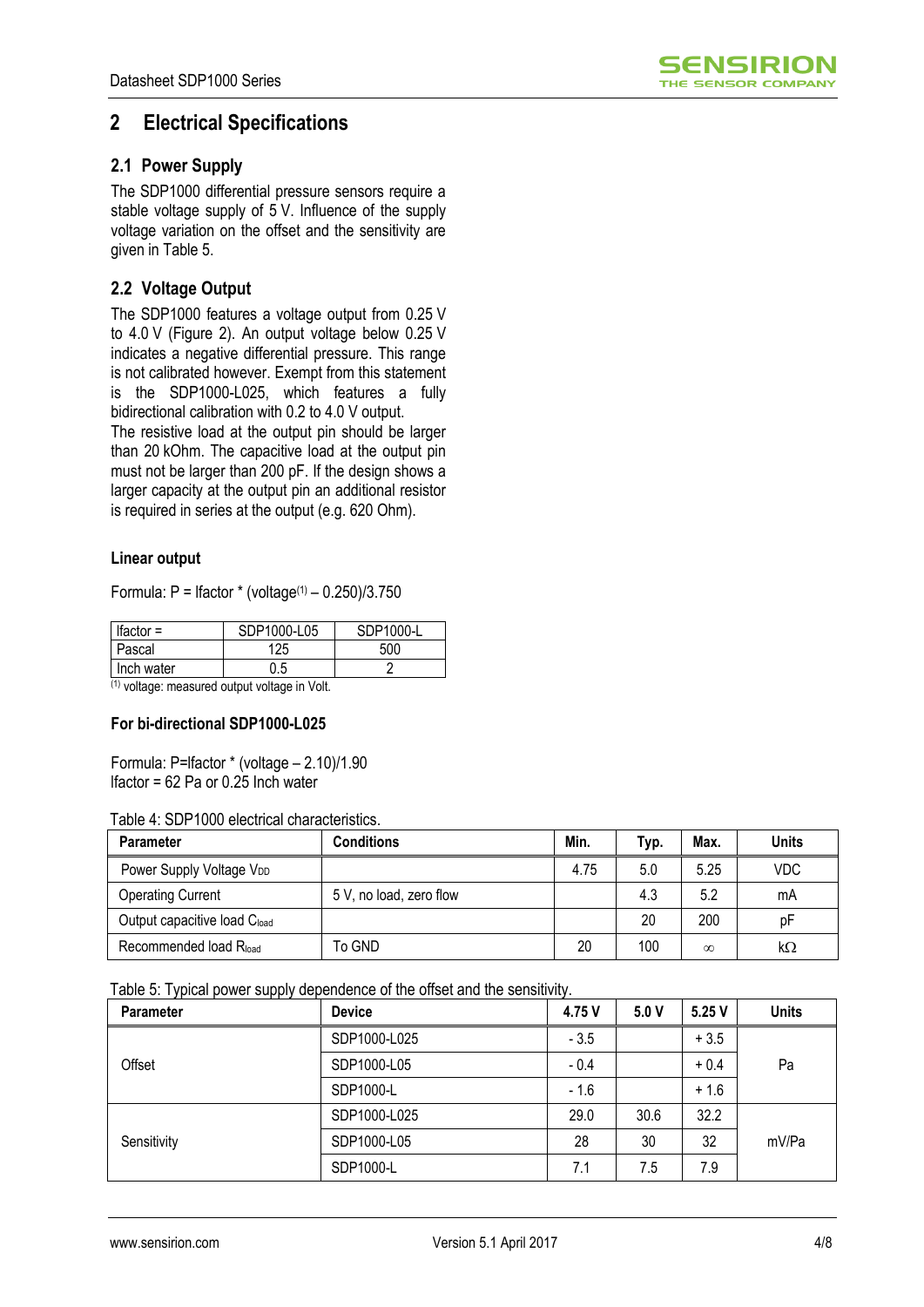# **3 Physical Dimensions and Mounting Information**

### **3.1 Housing**

The SDP1000 differential pressure sensor is mounted in chemically inert PPS housing. The rugged package has been designed to withstand continuous overpressures of at least 1 bar (14.5 PSI). Burst pressure is > 2 bar (29 PSI)

The physical dimensions and mounting information is given in Figure 4 and 5.





| Dim. | [mm]  | [inch] | [min] |
|------|-------|--------|-------|
| A    | 3.00  | 0.118  | 118   |
| B    | 3.30  | 0.130  | 130   |
| C    | 1.20  | 0.047  | 47    |
| D    | 10.20 | 0.402  | 402   |
| E    | 28.20 | 1.110  | 1110  |
| F    | 2.54  | 0.100  | 100   |
| G    | 0.60  | 0.024  | 24    |
| Н    | 0.50  | 0.020  | 20    |
|      | 22.70 | 0.894  | 894   |

Figure 4: Pin out and physical dimensions in mm (inch). The drawing is not to scale.

3 OUT (0.25…4 Vdc)

#### Figure 5: SDP1000 PCB footprint. The drawing is not to scale.

### **3.2 Soldering Instructions**

The SDP1000 differential pressure sensor can be wave soldered. Direct reflow soldering is not recommended since it may affect the accuracy. If reflow soldering is required Sensirion recommends to use an SMD connector (e.g. type Samtec SSM-103-L-SV) and to mount the SDP1000 after soldering.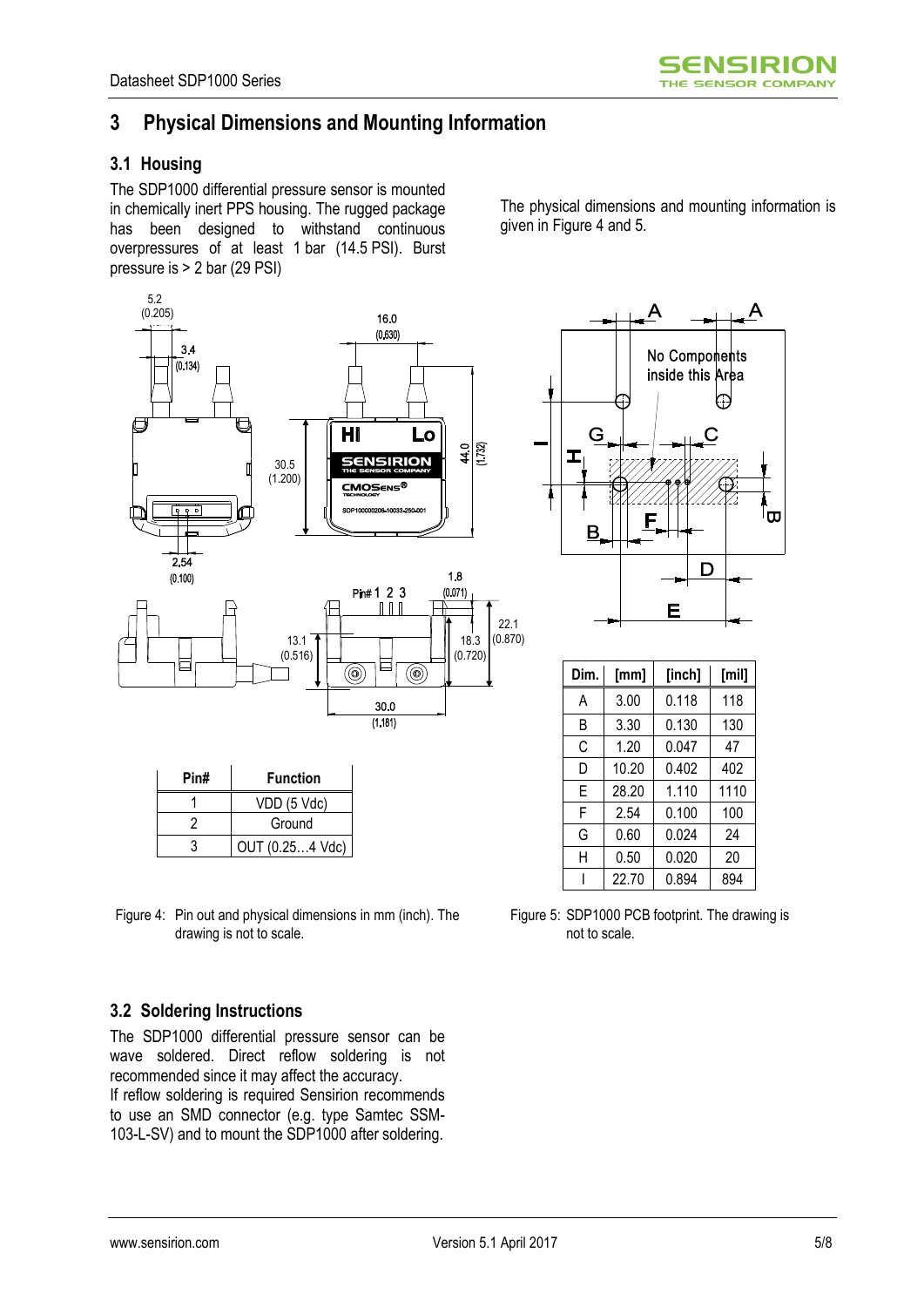### **3.3 Connecting Hose**

Sensirion recommends a hose with an inner diameter of 1/8 to 3/20 inch (3.18 to 3.8mm). Due to the dynamic measurement principle, a small air flow is





required (Figure 6) which leads to a dependence on the length of the hose (Figure 7). Tubes up to 1 m show less than 1 % error of the measured value (Figure 7).

| Length of the<br>connecting hose | Deviation of<br><b>Measured Value</b> |  |  |  |
|----------------------------------|---------------------------------------|--|--|--|
| $0.5$ m (20 inch)                | $-0.4%$                               |  |  |  |
| 1.0 m $(40$ inch)                | $-0.8%$                               |  |  |  |
| 2.0 m (80 inch)                  | $-1.6%$                               |  |  |  |
| 4.0 m (160 inch)                 | $-3.2%$                               |  |  |  |

Figure 7: Influence of the length of the connecting hose on the accuracy (using 3/16 inch inner diameter). Example: a 50 Pa difference pressure is shown as 49.8 Pa when using 0.5 m tube with 3/16 inch diameter.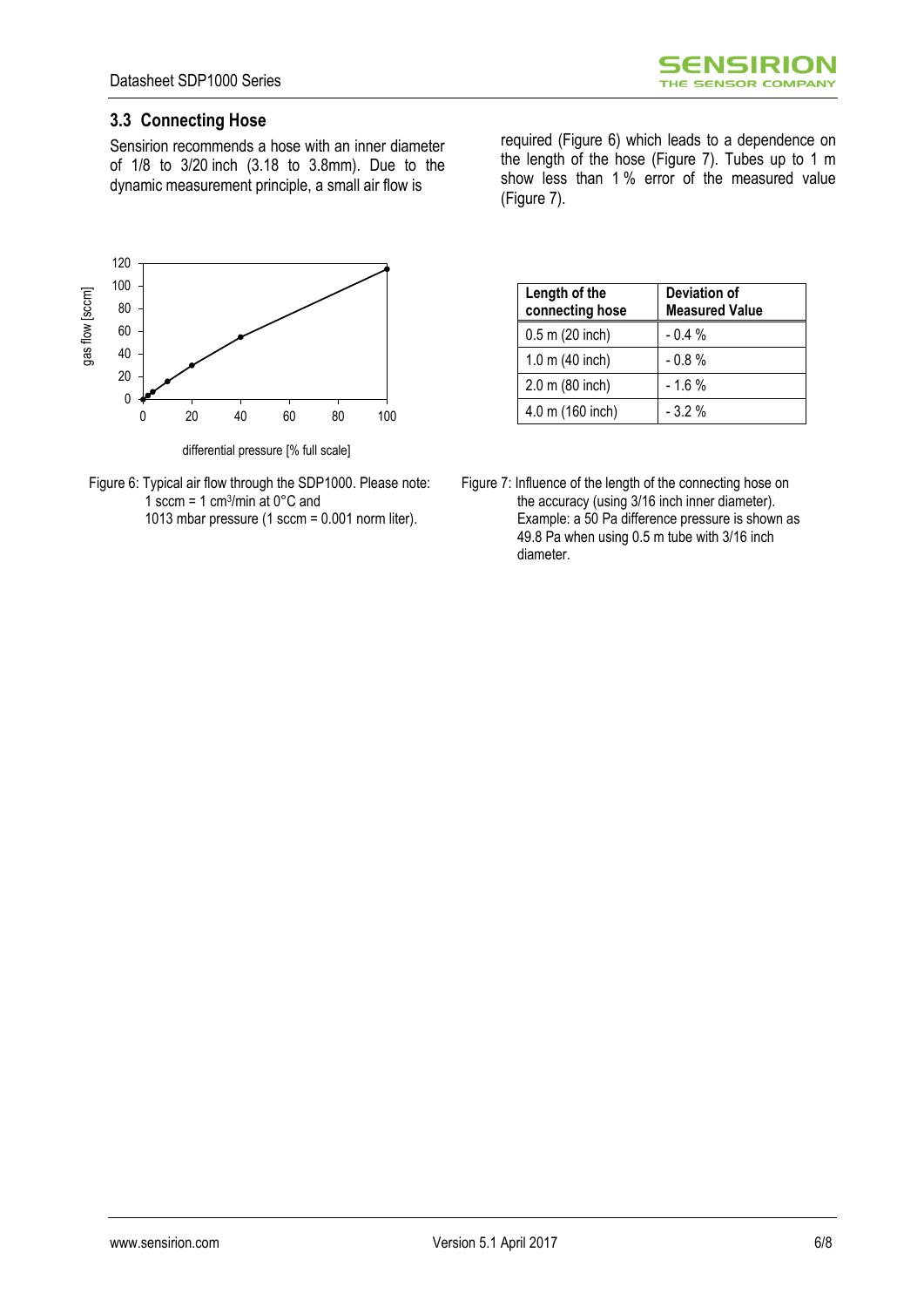# **4 Ordering Information**

When ordering SDP1000 differential pressure sensors please refer to the following part names and article numbers. For the latest product information and local distributor check out Sensirion's website on [http://www.sensirion.com](http://www.sensirion.com/)

Table 6: Overview ordering information

| Part Name    | Output                        | Range (Full Scale) |             |                         | Article Number                                               |             |
|--------------|-------------------------------|--------------------|-------------|-------------------------|--------------------------------------------------------------|-------------|
| SDP1000-L025 | Voltage $0.2 - 4.0$ V, linear | +62 Pa             |             |                         | $\pm$ 0.62 mbar $\pm$ 0.25 "H <sub>2</sub> 0 $\pm$ 0.009 PSI | 1-100313-03 |
| SDP1000-L05  | Voltage 0.25 - 4.0 V, linear  | 125 Pa             | $1.25$ mbar | $0.5$ "H <sub>2</sub> 0 | 0.018 PSI                                                    | 1-100235-03 |
| SDP1000-L    | Voltage 0.25 - 4.0 V, linear  | 500 Pa             | 5 mbar      | $2$ "H <sub>2</sub> 0   | l 0.07 PSI                                                   | 1-100110-03 |

# **5 Revision history**

Table 7: Revision history

| Date           | Version          | Page(s)    | Changes                                                                                                                                                                                                                                                                         |
|----------------|------------------|------------|---------------------------------------------------------------------------------------------------------------------------------------------------------------------------------------------------------------------------------------------------------------------------------|
| November 2002  | Preliminary v0.9 | all        | First preliminary release                                                                                                                                                                                                                                                       |
| January 2003   | First release    | all        | Specifications, typos, various small modifications                                                                                                                                                                                                                              |
| December 2004  | V2.6             | all        | Introduction type L05                                                                                                                                                                                                                                                           |
| Juni 2005      | V2.7             | all        | Change of address, adjusted specifications for type L05                                                                                                                                                                                                                         |
| March 2006     | V2.8             | all        | Introduction of Sensirion USA address, updated disclaimer                                                                                                                                                                                                                       |
| March 2006     | V2.9             | 2,6        | New Calibration temperature: 23°C. Change of barbs/ports diameter<br>specification                                                                                                                                                                                              |
| October 2006   | V3.0             | 1,8,9      | RoHS statement, Introduction of revision history in this document                                                                                                                                                                                                               |
| May 2008       | V3.1             | All        | RoHS statement on page 3, New disclaimer on page 10, Contact<br>addresses updated, Various small modifications, Inconsistency in Zero<br>Pressure / Full Scale Output corrected                                                                                                 |
| September 2008 | V4.0             | $2 - 5, 8$ | SDP2000-R discontinued, new SDP1000-L025 implemented, power<br>consumption, power supply dependence and temperature dependence<br>changed due to new SF04 sensor chip version, article number index<br>counted up due to new sensor chip version. Small linguistic adaptations. |
| October 2011   | V4.1             |            | Block diagram changed                                                                                                                                                                                                                                                           |
| February 2013  | V <sub>5</sub>   | all        | Updated product number. Minor updates.                                                                                                                                                                                                                                          |
| April 2017     | V5.1             | all        | Removed SDP1000-R and moved SDP2000-L to separate datasheet<br>No changes to SDP1000 specifications                                                                                                                                                                             |